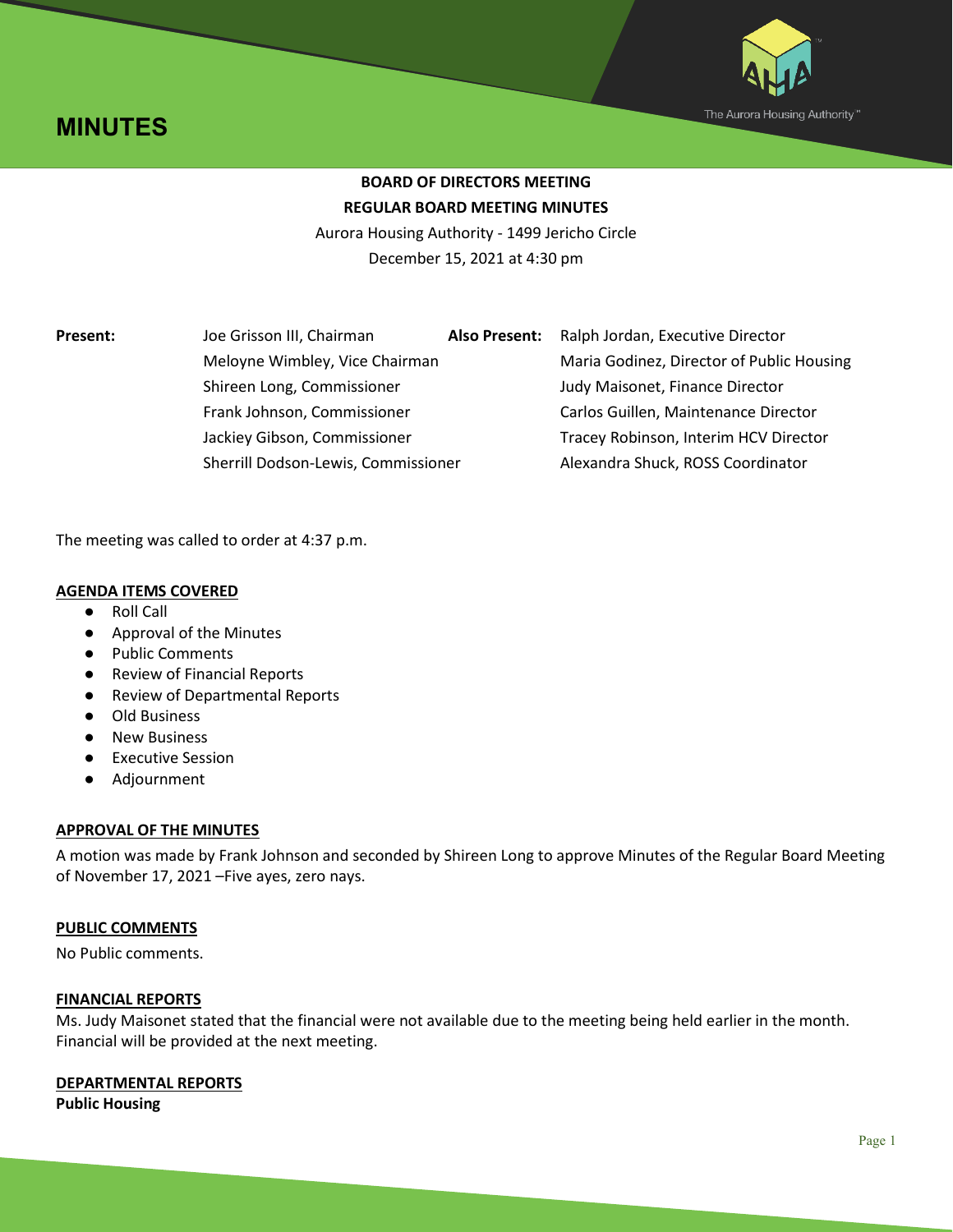Ms. Maria Godinez provided a summary of her report. Ms Godinez highlighted the change issues by HUD via PIH notice requiring housing agencies to change from 14-day late rent notice to 30-day notice. An amendment to the Admission and Continued Policy (ACOP) is not required at this time.

Legal Counsel provided an update on court process at Kane County. Board and staff had open discussion regarding notice and court proceedings.

Ms. Godinez added that the agency is working with the towing company to implement electronic registration of vehicles as well as assigned parking for the residents on Northeast Drive and in the "circle" at Southwind. Board and staff had open discussion regarding parking and towing.

The AHA has partnered with Top Box Foods and Aurora Police Department to provide meat, dry goods and produce boxes the week before Thanksgiving to varies AHA sites.

St. John AME in hosting Angel Tree Coat Drive benefiting Eastwood youth. Just over 100 children ages 0-18 old will receive coats, hats and gloves.

All questions/concerns voiced were settled.

# **Resident Opportunities Self-Sufficiency (ROSS)**

Ms. Alexandra Shuck read from her report. Ms. Shuck highlighted the partnership the VNA to provide COVID Booster vaccines at Centennial House and at Maple Terrace.

Ms. Godinez highlighted Northern Illinois Food Bank will be on site at Centennial House with the mobile truck. All board members were invited to volunteer.

All questions/concerns voiced were settled.

## **Housing Choice Voucher (Section 8)**

Mrs. Robinson read from her report. Her report, highlighting that there has been a total of 90 voucher issued with 17 families leased-up. Extensions are being granted to allow families to continue their search for a unit.

Emergency Housing Voucher wait list continues accepting applications. To date, there is 172 applicants on the waiting list with 149 having been pulled for final eligibility. 31 Emergency Housing Vouchers have been issued. 1 family has leased up and 3 is pending for inspection approval, and 1 inspection passed and is pending to move in 1/1/2022.

All questions/concerns voiced were settled.

## **Maintenance**

Mr. Carlos Guillen read from his report. He highlighted the units that were turned for occupancy. Other activities included servicing the snow blowers, assisting with prepping for COVID vaccination events and Installing new air filters at all the scattered houses.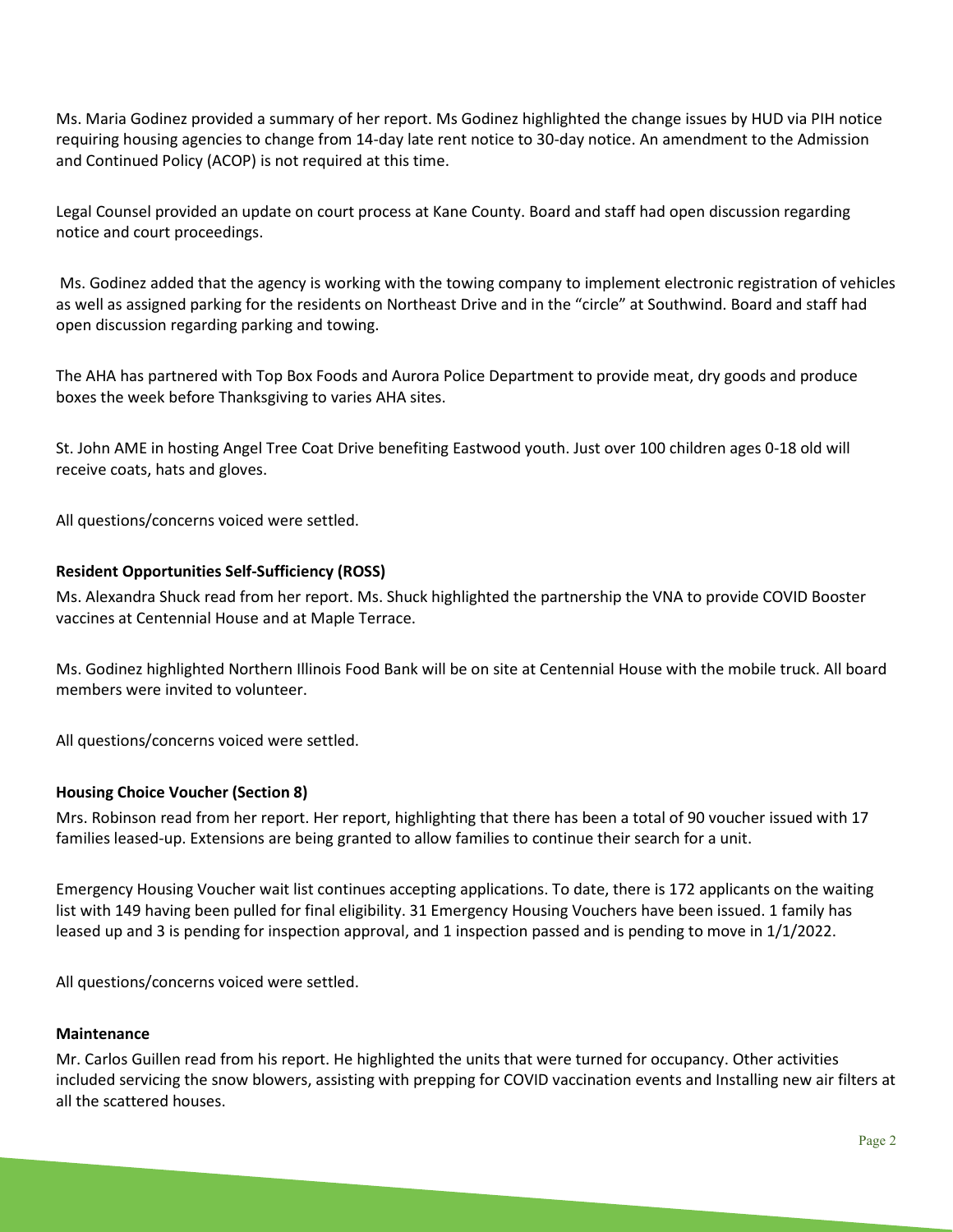Mr. Guillen provided a list of unit turns that were completed. Mr. Guillen also provided a summary of work performed by contractors.

Staff continues to work staggered shift to maintain CDC Social Distancing recommendations.

All questions/concerns voiced were settled.

# **Executive Report**

Mr. Jordan read from his report the AHA is providing customer service to residents. Staff is meeting with residents at each site monthly to continue forming positive relationships.

The AHA continues making progress in administering the Emergency Housing Vouchers.

The AHA completed the final inspection of the last three buildings at Indian Trail. The contractor will make minor repairs that are needed.

The agency met with the Aurora Fire Department to discuss compliance issues at Maple Terrace and Centennial House. Aurora Fire Department attended the resident monthly meetings to provide a presentation to its staff and residents for fire safety purpose.

The Aurora Housing Authority is in a partnership with "The American Diabetes Association", Blue Cross Blue Shield and Top box to provide Turkey's and fresh produce to over 200 tenants on November 18th, 2021 and December 15, 2021.

The AHA partnered with VNA Healthcare to provide COVID-19 vaccination on December 3rd and December 15, 2021 Any questions voiced were settled.

## **OLD BUSINESS**

None discussed

## **NEW BUSINESS**

Resolution 2021-17: Approval of Employee Christmas Bonuses Mr. Jordan presented the resolution. Any questions voiced were settled.

A motion was made by Sherrill Dodson-Lewis and seconded by Shireen Long to approve Resolution 2021-17, Six ayes, zero nays